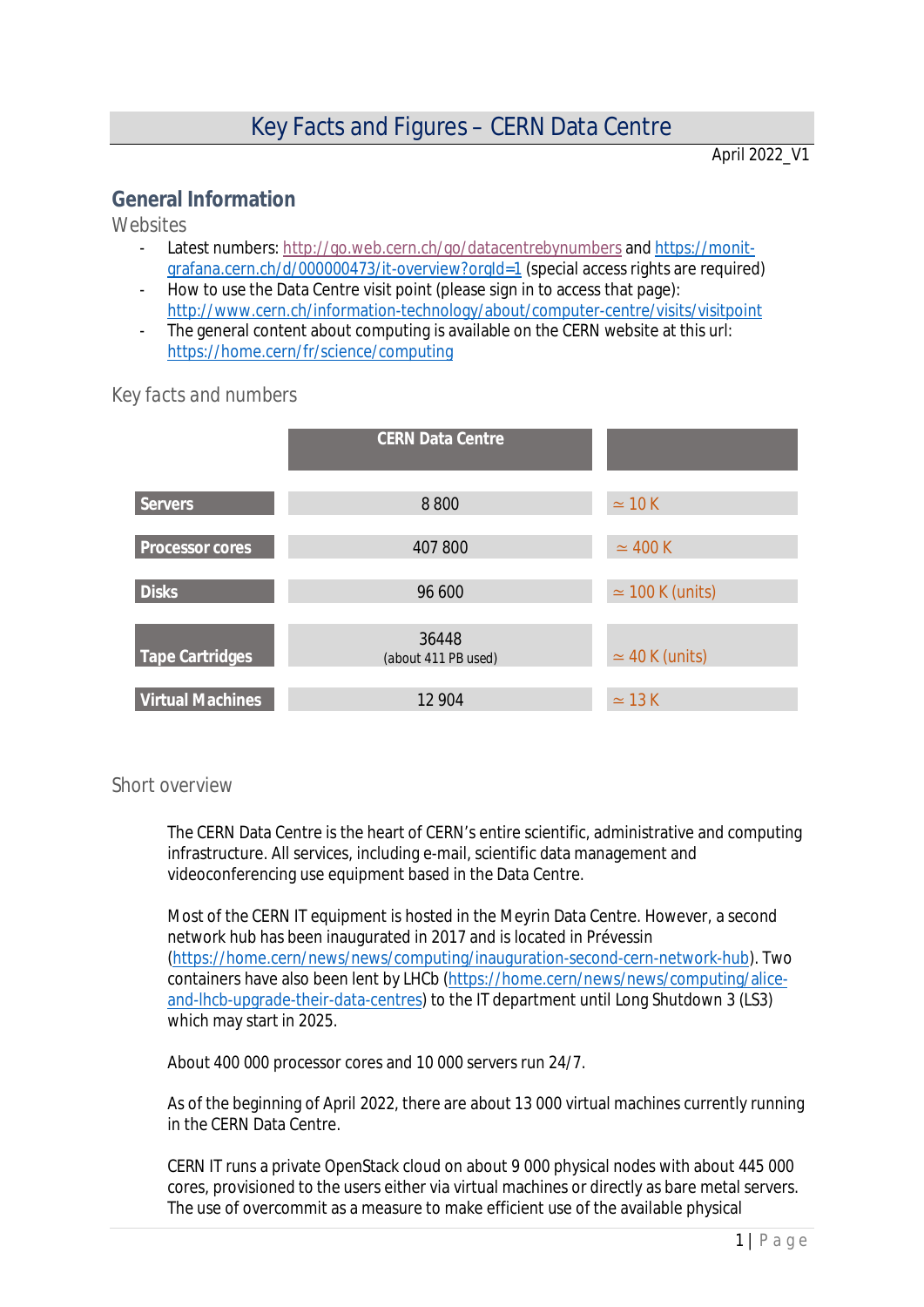resources can, in some circumstances, result in a core number which is higher than the number of physical processor cores in the data centre mentioned on page 1 of this document. [\(https://monit-grafana.cern.ch/d/8f4TgzF7z/cern-openstack-overview?orgId=3](https://monit-grafana.cern.ch/d/8f4TgzF7z/cern-openstack-overview?orgId=3))

In October 2018, the CERN Data Centre passed the milestone of 300 petabytes of data permanently archived in its tape libraries. [At the end of 2018, 330 PB of data were](https://home.cern/news/news/computing/lhc-pushing-computing-limits) [permanently archived on tapes in the CERN Data Centre](https://home.cern/news/news/computing/lhc-pushing-computing-limits).

[New](https://home.cern/about/updates/2017/12/breaking-data-records-bit-bit) record in November 2018 for data taking over a single month: 15.8 petabytes of data (from all sources) were written on tape that month.

Within one year, when the LHC is running, more than one exabyte (the equivalent to 1000 petabytes) of data is being accessed (read or written).

The LHC data are aggregated in the CERN Data Centre, where initial data reconstruction is performed, and a copy is archived to long-term tape storage. Another copy is sent to several large-scale data centres around the world. Subsequently hundreds of thousands of computers from around the world come into action: harnessed in a distributed computing service, they form the Worldwide LHC Computing Grid (WLCG).

# **STORAGE:**

*Websites:*

[www.cern.ch/eos](http://www.cern.ch/eos) [www.cern.ch/cta](http://www.cern.ch/cta) [www.cern.ch/castor](http://www.cern.ch/castor) [www.cern.ch/fts](http://www.cern.ch/fts) <https://monit-grafana.cern.ch/d/kEbF3aZGz/namespace-castor-cta?orgId=29> [https://filer-carbon.cern.ch/grafana/d/000000036/eos-control-tower?orgId=1&from=now-](https://filer-carbon.cern.ch/grafana/d/000000036/eos-control-tower?orgId=1&from=now-12h&to=now-1h&refresh=5m&var-instance=All)[12h&to=now-1h&refresh=5m&var-instance=All](https://filer-carbon.cern.ch/grafana/d/000000036/eos-control-tower?orgId=1&from=now-12h&to=now-1h&refresh=5m&var-instance=All)

Magnetic tapes are used as the main long-term storage medium. The tapes are stored in tape libraries and are retrieved by robotic arms. At the moment there are 5 tape libraries in building 513 and 2 tapes libraries in building 613.

- **As of the end of March 2022**, we had **411 PB of data on tapes**.
- **As of the end of March 2022**, **365 PB were stored on disks** for a **total capacity of 575 PB** on disks. However, as disks are less reliable than tapes (a thousand times less, 30 disks fail each week in the data centre), we always copy twice the data on disk so that if a disk fails we do not lose data => so 'only' 182 PB of 'real' data is on disks at the moment.
- The CERN storage system, EOS, was created for the extreme LHC computing requirements. EOS in 2020 has served 2.5 exabyte of physics data to the experiments and at the end of 2019, [EOS instances at CERN exceeded five billions files,](https://filer-carbon.cern.ch/grafana/d/000000036/eos-control-tower?orgId=1&refresh=5m) matching the exceptional performances of the LHC machine and experiments.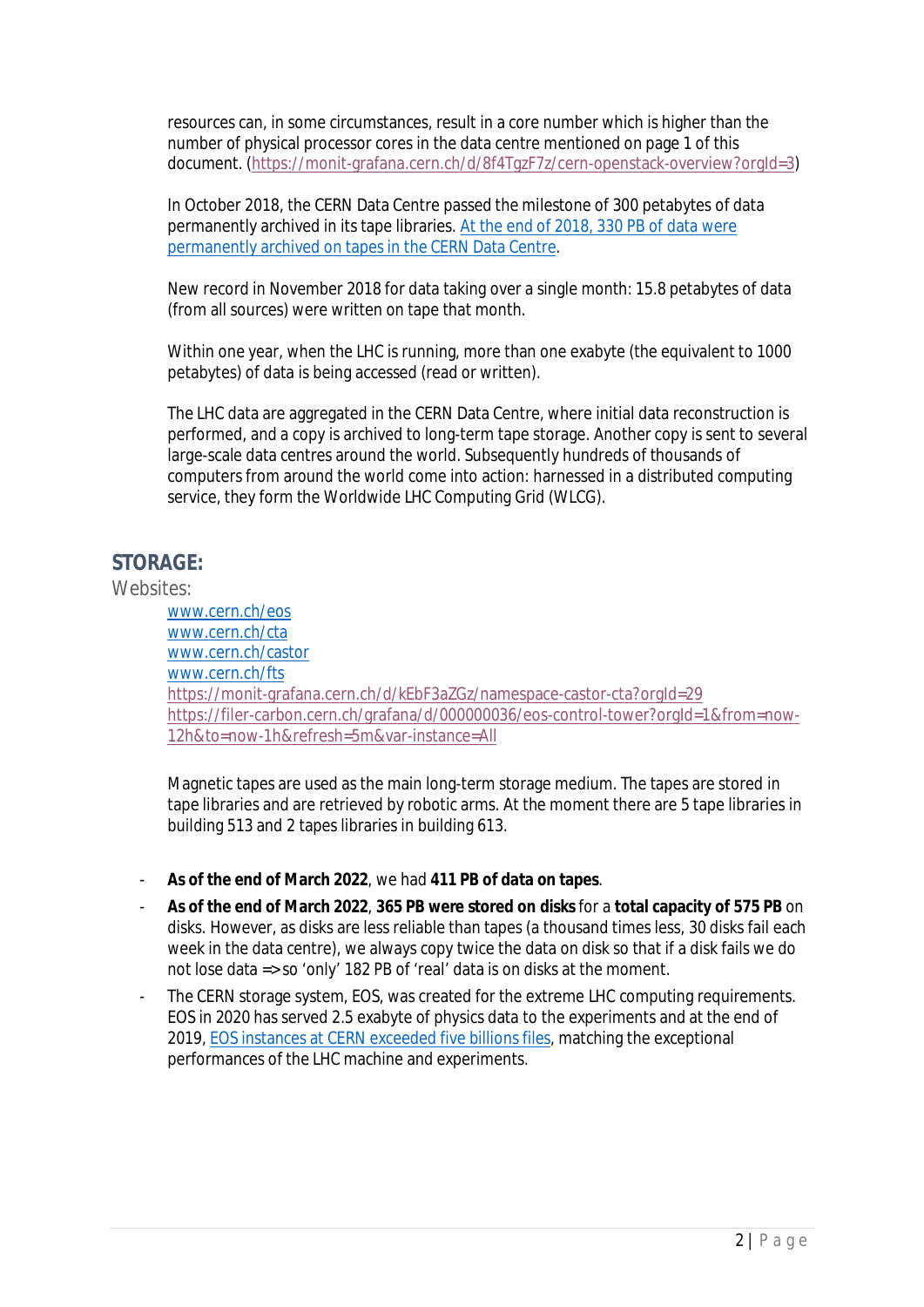- The CERN Tape Archive (CTA) entered production in 2020, progressively replacing CASTOR before LHC Run 3 for tape storage: [https://home.cern/news/news/computing/cern-data](https://home.cern/news/news/computing/cern-data-storage-gets-ready-run-3)[storage-gets-ready-run-3](https://home.cern/news/news/computing/cern-data-storage-gets-ready-run-3)
- FTS, the [File Transfer Service,](https://fts.web.cern.ch/fts/) has moved in one year a billion file in the WLCG for around 1.3 ExaByte of data
- The amount of data recorded on tape at CERN is steadily increasing over time, with this trend accelerating over time (+53 % data stored in 2018 compared to what had been accumulated between the start of CERN's operations and the end of 2017 for instance).
- 15.8 petabytes of data (from all sources) and 13.47 PB of LHC data alone were written to tape in November 2018, two new records.



- **In 2018**, over **115 PB of new data** (out of which about **88 PB of LHC data**) were written to Physics data in CASTOR + CTA

tape. In addition, over 140 PB of data were migrated ("repacked") to higher-density cartridges.





On 29 June, the CERN Tape Archive (CTA) officially entered production after 83 petabytes of ATLAS data initially stored in CASTOR were successfully migrated to CTA.

- **In 2017**, **40 PB of LHC data** were recorded at the CERN Data Centre on tapes. In total **72 PB** of data were recorded on tapes (from LHC and non LHC experiments, etc.) with a striking 12.3 PB in the month of July alone.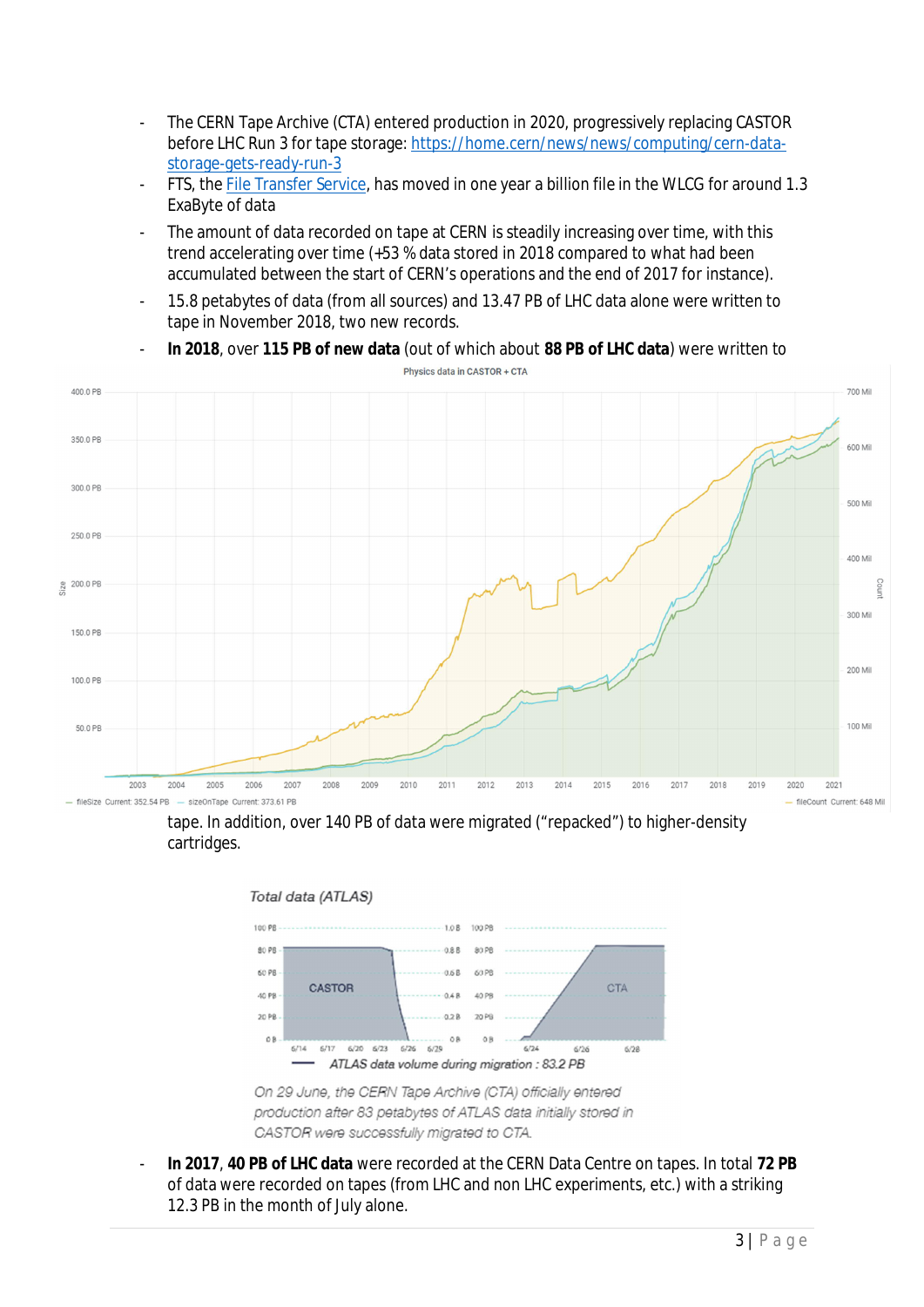- **In 2016**, more than **49 petabytes of LHC data** were recorded at the CERN Data Centre on tapes. In total, **73 PB** of data were recorded on tapes (from LHC and non LHC experiments, etc.) with a striking 11 PB in the month of July alone.
- While tape drives are faster than disk drives, latency for accessing tape data is relatively high. It takes about 1-3 minutes from tape being located and mounted on a tape drive before data can be read. Often physicists need to access the latest data immediately, so it is also made available on disk servers, where latency delays are significantly lower.
- There are currently about 100 000 disks in the CERN Data Centre with a capacity of about 575 PB. 25% of the 100 000 disk drives are SSD ones (but this represents less than 10% of the capacity itself). For the high capacity storage used for the physics data in CASTOR, CTA, and EOS, CERN uses normal mechanical (spinning) disk drives since the price per terabyte is significantly lower (5-10x).
- On 9 October 2018, the CERN Data Centre passed the milestone of 300 petabytes of data permanently archived in its tape libraries. Where do these data come from? Particles collide in the Large Hadron Collider (LHC) detectors approximately 1 billion times per second, generating about one petabyte of collision data per second. The detectors can be compared to digital cameras with 100 million electronics channels that would be taking over 40 million pictures per second (which currently corresponds to 1 billion proton-proton interactions per second).
- However, such quantities of data are impossible for current computing systems to record and they are hence filtered by the experiments, keeping only the most "interesting" ones. The filtered LHC data are then aggregated in the CERN Data Centre, where initial data reconstruction is performed, and where a copy is archived to long-term tape storage. Even after the drastic data reduction performed by the experiments, the CERN Data Centre processes on average one petabyte of data per day. If we keep the digital camera analogy, that would mean that we only keep a 1000 pictures per second out of the 40 million we initially had.

# **ELECTRICITY:**

#### *Websites:*

[https://monit-grafana.cern.ch/d/000000265/data-center-infrastructure-monitoring](https://monit-grafana.cern.ch/d/000000265/data-center-infrastructure-monitoring-homepage?orgId=12)[homepage?orgId=12](https://monit-grafana.cern.ch/d/000000265/data-center-infrastructure-monitoring-homepage?orgId=12)

## *Key facts and numbers:*

- 3 megawatt computing power consumption (cooling not included and represents roughly one additional megawatt) from a maximum of 4 megawatt. The two containers lent by LHCb to the IT department are on their side having a computing power consumption of about 0.5 megawatt.
- The electrical infrastructure is a vital element of the data centre. Strategies for increasing power efficiency are permanently investigated to be able to maximise the computing power serving the CERN's infrastructure and scientific programme whilst staying within the 3.5 megawatt electrical capacity envelope available in the data centre.
- In the case of a major electrical cut, Uninterruptible Power Supplies (UPS) provide time for all the non-critical systems to be properly shutdown and a combination of UPS systems and diesel generators ensure that the critical services keep working.

# **COOLING:**

About 1 megawatt is dedicated to the cooling of the data centre.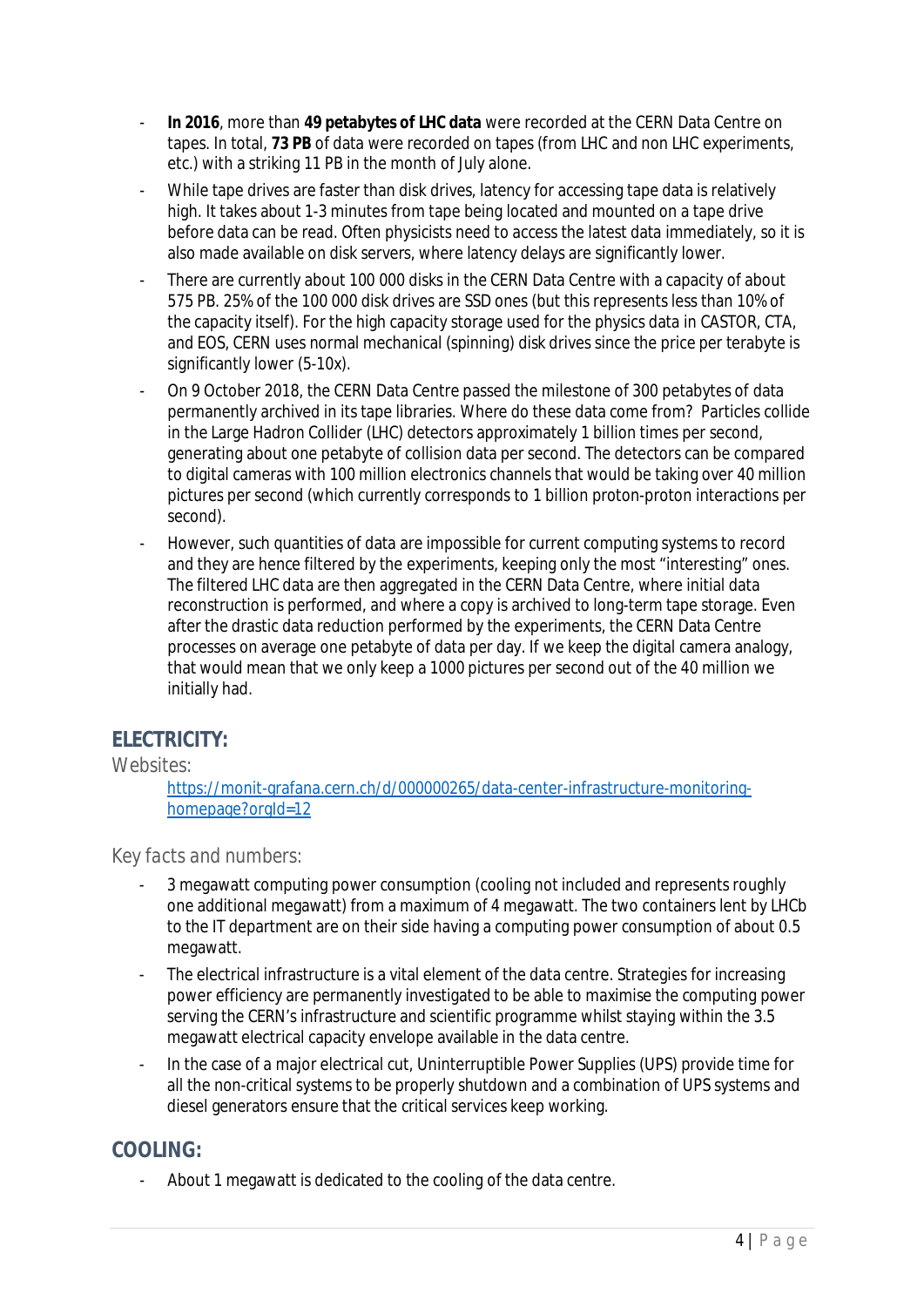Main Machine room: chilled air via silver ducts, into false floor and then into closed server aisles. We also use water-cooled racks in some areas (basement: 'vault').

Efficient cooling is a key element of the data centre. When the outside temperature is low, air can be used to cool the servers, otherwise chiller systems are used to cool the data centre air. Cold air is distributed via the silver ducts on the sides of the data centre room. It then goes under the false floor and into the closed server aisles through the perforated floor tiles, to be drawn finally through the servers to cool them. Some racks are water-cooled using passive heat exchangers in their rear doors, providing a higher cooling capacity per rack.

Articles recently published on this matter:

[https://home.cern/news/news/cern/environmental-awareness-challenges-cerns-it](https://home.cern/news/news/cern/environmental-awareness-challenges-cerns-it-infrastructure)[infrastructure](https://home.cern/news/news/cern/environmental-awareness-challenges-cerns-it-infrastructure)

https://home.cern/news/news/cern/environmental-awareness-reducing-energyconsumption-cerns-it-infrastructure

# **WLCG – Worldwide LHC Computing Grid**

#### *Websites:*

[www.cern.ch/wlcg](http://www.cern.ch/wlcg) [www.cern.ch/wlcg-public](http://www.cern.ch/wlcg-public)

*Documents:*

Cf. dedicated section in the yearly IT Department groups and activities reports: <https://cds.cern.ch/record/2631468>

#### *Key facts and numbers:*

- More than 170 data centres in more than 42 countries
- Close to 1.4 million CPU cores and 1.5 Exabytes of storage available to the LHC experiments
- Allows more than 12 000 physicists to access LHC data
- Over 2 million tasks daily
- The total amount of storage used globally is around 1.5 Exabytes: 40% is provided by disks and 60% is provided by tapes.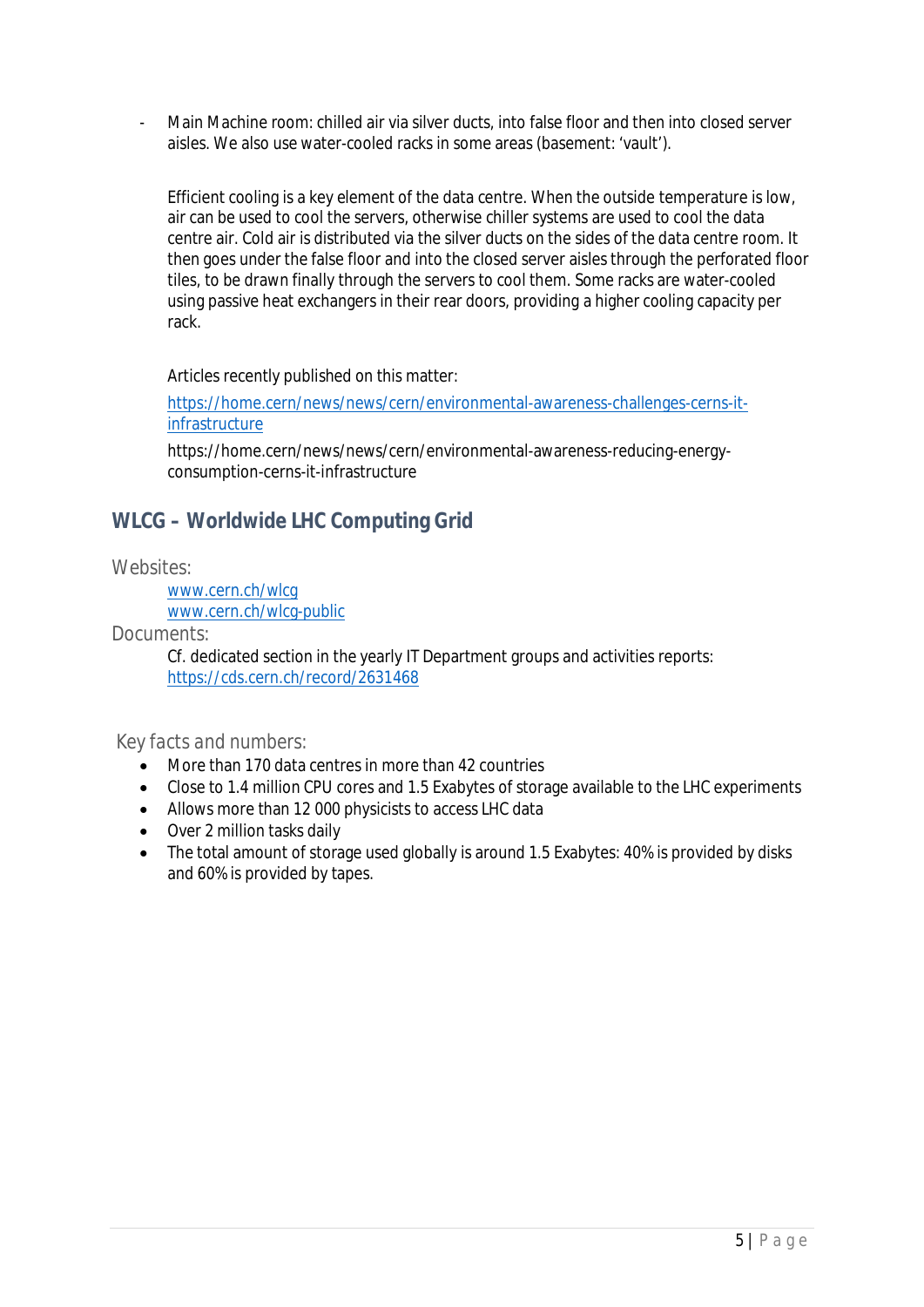

#### *Short overview:*

 Today, the Worldwide LHC Computing Grid (WLCG) combines the computing resources from more than 170 data centres in more than 42 countries, producing a massive distributed computing infrastructure that provides more than 12 000 physicists around the world with near real-time access to LHC data, and the power to process it. About 1.4 million CPU cores and 1.5 Exabytes of storage available to the LHC experiments. The Worldwide LHC Computing Grid runs over 2 million tasks per day. These numbers will increase as time goes on and as computing resources and new technologies become ever more available across the world.

## **NETWORK:**

#### *Webpage:*

### [https://cixp.net](https://cixp.net/)

*Key facts and numbers:*

- Over 50,000 km of optical fibre providing network connectivity throughout the CERN sites.
- Network connections for LHC data: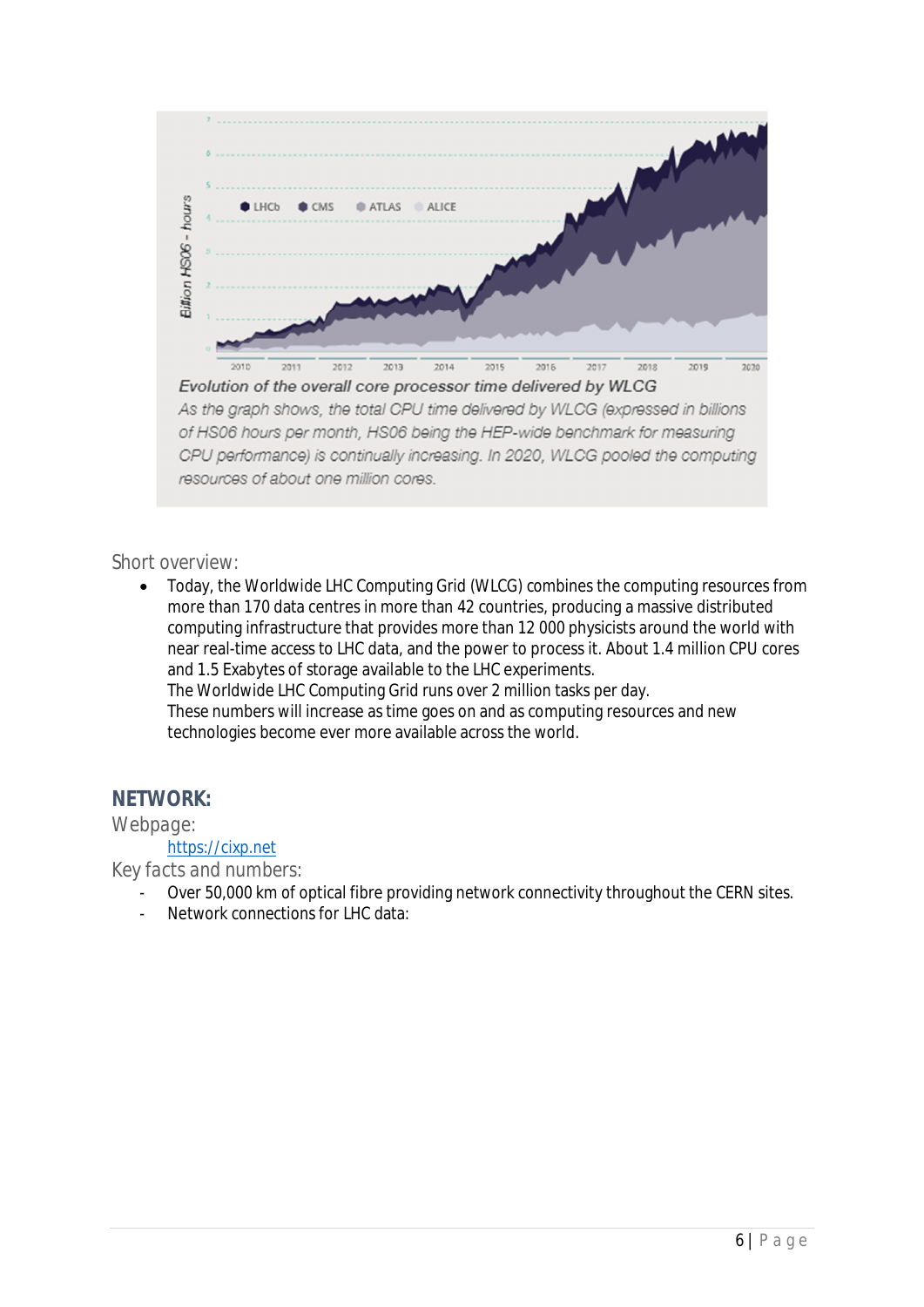

- Since the beginning of the second four-year-long LHC running period, the data transfer rates around the globe reached new peak rates – about 60 gigabytes per second rates, around a factor of three higher than what had been typical during the LHC Run 1.
- CIXP: [https://cixp.net/,](https://cixp.net/) The CERN Internet eXchange Point (CIXP) is a carrier-neutral exchange point based in the CERN Data Centre. Our partners are telecom operators and ISPs in Switzerland and France, as well as national and international research network operators. The service is provided jointly by CERN and Equinix's data-centres in Geneva and Zurich.
- A second network hub was inaugurated on the Prévessin site in 2017: <https://home.cern/news/news/computing/inauguration-second-cern-network-hub>).
- CERN played a central role in the history of the internet's development: in 1991, 80% of the internet capacity in Europe for international traffic was installed in the CERN Data Centre. To know more, please check: [https://home.cern/cern-people/opinion/2013/06/how-internet](https://home.cern/cern-people/opinion/2013/06/how-internet-came-cern)[came-cern](https://home.cern/cern-people/opinion/2013/06/how-internet-came-cern)

#### **Data Preservation:**

Cf. computing chapter of the CERN annual report 2016: [https://e](https://e-publishing.cern.ch/index.php/Annual_Report/article/view/496/354)[publishing.cern.ch/index.php/Annual\\_Report/article/view/496/354](https://e-publishing.cern.ch/index.php/Annual_Report/article/view/496/354) As well as the dedicated section in the yearly IT Department groups and activities reports: <https://cds.cern.ch/record/2631468>

## **Open Source:**

Cf. computing chapter of the CERN annual report 2018: [https://e](https://e-publishing.cern.ch/index.php/Annual_Report/article/view/894/719)[publishing.cern.ch/index.php/Annual\\_Report/article/view/894/719](https://e-publishing.cern.ch/index.php/Annual_Report/article/view/894/719) and the CDA group report in the yearly IT Department groups and activities reports: <https://cds.cern.ch/record/2631468>

**LHC@home:** [www.cern.ch/lhcathome](http://www.cern.ch/lhcathome) Volunteer computing for the LHC

**CERN openlab:** [www.cern.ch/openlab](http://www.cern.ch/openlab)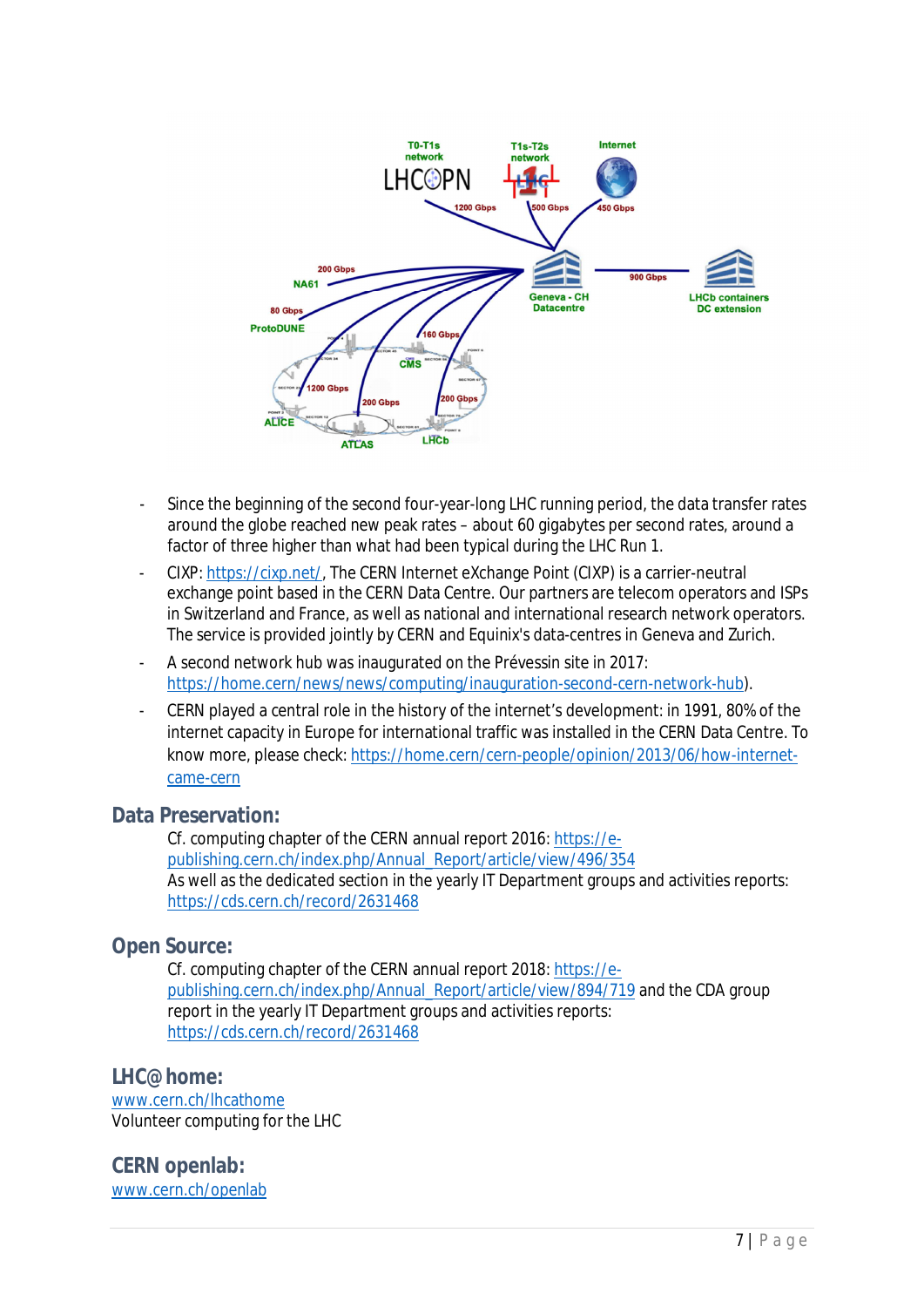CERN openlab is a unique public-private partnership that accelerates the development of cuttingedge solutions for the worldwide LHC community and wider scientific research. Through CERN openlab, CERN collaborates with leading ICT (Information Communication Technologies) companies and research institutes. CERN openlab began a new three-year phase in 2021, with its work split into three main technology areas: exascale technologies, artificial intelligence (AI) technologies and quantum computing.

CERN openlab annual report 2020: https://zenodo.org/record/5793362#.YkrIzihBwuU

# **CERN Quantum Technology Initiative:**

### <https://quantum.cern/>

In 2021, CERN QTI published its first roadmap, which sets out a research programme divided into four main areas: quantum computing and algorithms; quantum theory and simulation; quantum sensing, metrology and materials; and quantum communication and networks. In 2021, CERN QTI established 20 research projects to explore how quantum technologies can best benefit the particle physics research community and beyond.

*To know more:*

<https://cerncourier.com/a/cern-and-quantum-technologies/>

<https://home.cern/news/news/computing/cern-meets-quantum-technology>

<https://cds.cern.ch/record/2789149>

[https://home.cern/news/press-release/knowledge-sharing/cern-quantum-technology-initiative](https://home.cern/news/press-release/knowledge-sharing/cern-quantum-technology-initiative-unveils-strategic-roadmap)[unveils-strategic-roadmap](https://home.cern/news/press-release/knowledge-sharing/cern-quantum-technology-initiative-unveils-strategic-roadmap)

## **EU projects:**

[www.cern.ch/information-technology/about/projects/eu/eu-funded-projects](http://www.cern.ch/information-technology/about/projects/eu/eu-funded-projects) List of the current EU projects [http://information](http://information-technology.web.cern.ch/about/projects/eu/current/projects)[technology.web.cern.ch/about/projects/eu/current/projects](http://information-technology.web.cern.ch/about/projects/eu/current/projects) Cf. dedicated section in the yearly IT Department groups and activities reports: <https://cds.cern.ch/record/2631468>

# **High Performance Computing Collaboration:**

Members: CERN; SKAO, the organisation leading the development of the [Square Kilometre](https://www.skatelescope.org/) [Array](https://www.skatelescope.org/) radio-telescope; [GÉANT](https://www.geant.org/), the pan-European network and services provider for research and education; and [PRACE,](https://prace-ri.eu/) the Partnership for Advanced Computing in Europe.

*To know more:*

[https://home.cern/news/news/computing/cern-skao-geant-and-prace-collaborate-high](https://home.cern/news/news/computing/cern-skao-geant-and-prace-collaborate-high-performance-computing)[performance-computing](https://home.cern/news/news/computing/cern-skao-geant-and-prace-collaborate-high-performance-computing) <http://cern.ch/go/Nf8R>

**CERN and experiments' Computing against Covid-19:**

[https://againstcovid19.cern/articles/cern-and-lhc-experiments-computing-resources-global](https://againstcovid19.cern/articles/cern-and-lhc-experiments-computing-resources-global-research-effort-against-covid-19)[research-effort-against-covid-19](https://againstcovid19.cern/articles/cern-and-lhc-experiments-computing-resources-global-research-effort-against-covid-19) <https://againstcovid19.cern/actions>

## **UNOSAT:**

<https://unitar.org/unosat/>

CERN's powerful IT infrastructure is useful for fields other than fundamental research. For 15 years, UNOSAT has been using the Laboratory's computing centre infrastructure for the purposes of its humanitarian work.

*To know more:*

<http://home.cern/about/updates/2016/10/unosat-15-years-humanitarian-mapping>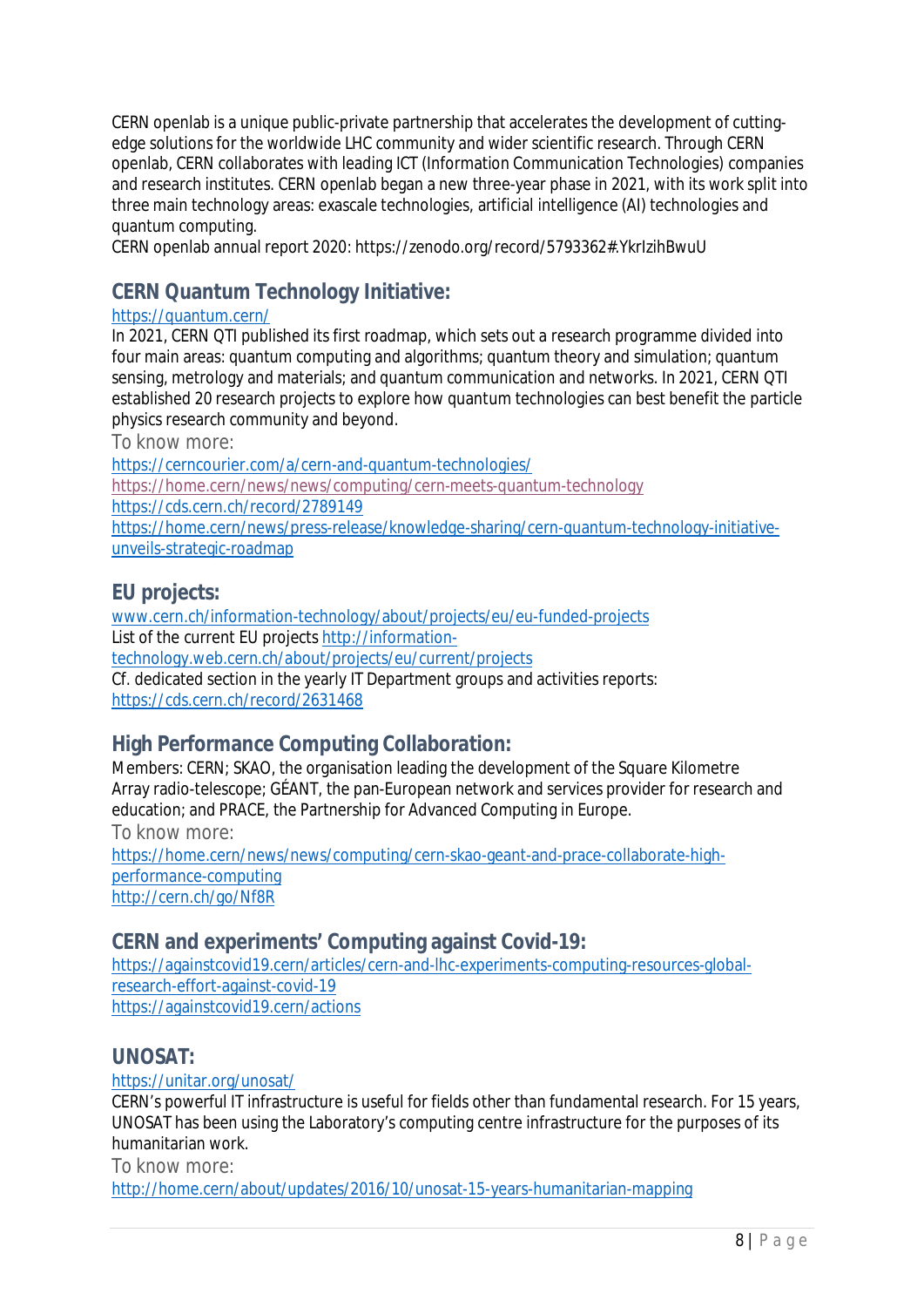<http://cds.cern.ch/record/2223516?ln=en>

<https://home.cern/fr/news/news/knowledge-sharing/unosat-cern-satellite-mapping-good-humanity>

## **SAFER**

https://www.safer-trust.org/

In 2021, CERN cofounded a global trust group called SAFER, aimed at protecting research-andeducation facilities from cyberthreats.

*To know more:*

<https://home.cern/news/news/computing/computer-security-safer-teamwork>

#### **THE PAST:**

- *10 panels presenting the history of the data centre will be installed in February 2021 in the corridor (building 49) linking building 31 to building 513 as part of the exhibition circuit. Their content is also available to you here:* <https://cds.cern.ch/record/2750600>
- *This video gives a brief overview of the history of the Data Centre:* <https://videos.cern.ch/record/2731052>
- Many documents and resources are available to you on this page: [https://information](https://information-technology.web.cern.ch/about/cern-computing-history)[technology.web.cern.ch/about/cern-computing-history](https://information-technology.web.cern.ch/about/cern-computing-history)

# **THE FUTURE:**

A continuing programme of upgrades and consolidations to the LHC and the experiments at CERN will result in hugely increased ICT demands in the coming years, exceeding what is expected to be achievable with a constant investment budget by several factors in both storage and computing capacity. The High-Luminosity LHC, the successor to the LHC, is planned to come online in around 2027. By this time, the experiments will collect 10 times more physics events than before (in the order of exabytes per year) and those events will be more complex to process. Storing and analysing those events with the available computing hardware investments will be very challenging. In this context, a call for tender will be prepared in 2020 for the creation of a new CERN Data Centre. Several other solutions, listed below, have also been investigated and are developed.

In 2017 the High Energy Physics community produced a [roadmap Community White Paper](https://arxiv.org/abs/1712.06982) ([arXiv:1712.06982\)](https://arxiv.org/abs/1712.06982) that explores these software challenges and describes a number of potential mechanisms by which the community can address these problems of capacity and efficiency that will be faced during the next decade.

CERN openlab, the unique public-private partnership through which CERN collaborates with leading ICT companies and other research organisations, has published in 2017 [a white paper](https://openlab.cern/sites/openlab.web.cern.ch/files/2018-03/Whitepaper_brochure_ONLINE_0%5B1%5D.pdf) identifying the major ICT challenges that face CERN and other 'big science' projects in the coming years in order to collaborate with the industry and research institutes to tackle them. In 2019, CERN openlab launched four projects in 2019 related to quantum computing technologies, which offer great potential to provide solutions for CERN's future ICT challenges.

The WLCG team is leading the DOMA project, which aims to prototype the concepts of a "data lake", where data can be streamed on demand to processing centres rather than being pre-placed there. The CERN team is leading a work package, within the EU-funded ESCAPE project, to demonstrate this "data lake" technology for high energy physics (HEP), as well as for astronomy, astroparticle physics and related fields. It started in early 2019 and is already operating a set of prototypes that will form the basis for future development work in collaboration with these sciences.

As the computational challenges posed to HEP by the HL-LHC and the upgrades of the detectors might not be solved entirely through the use of traditional central processing units (CPUs), the LHC